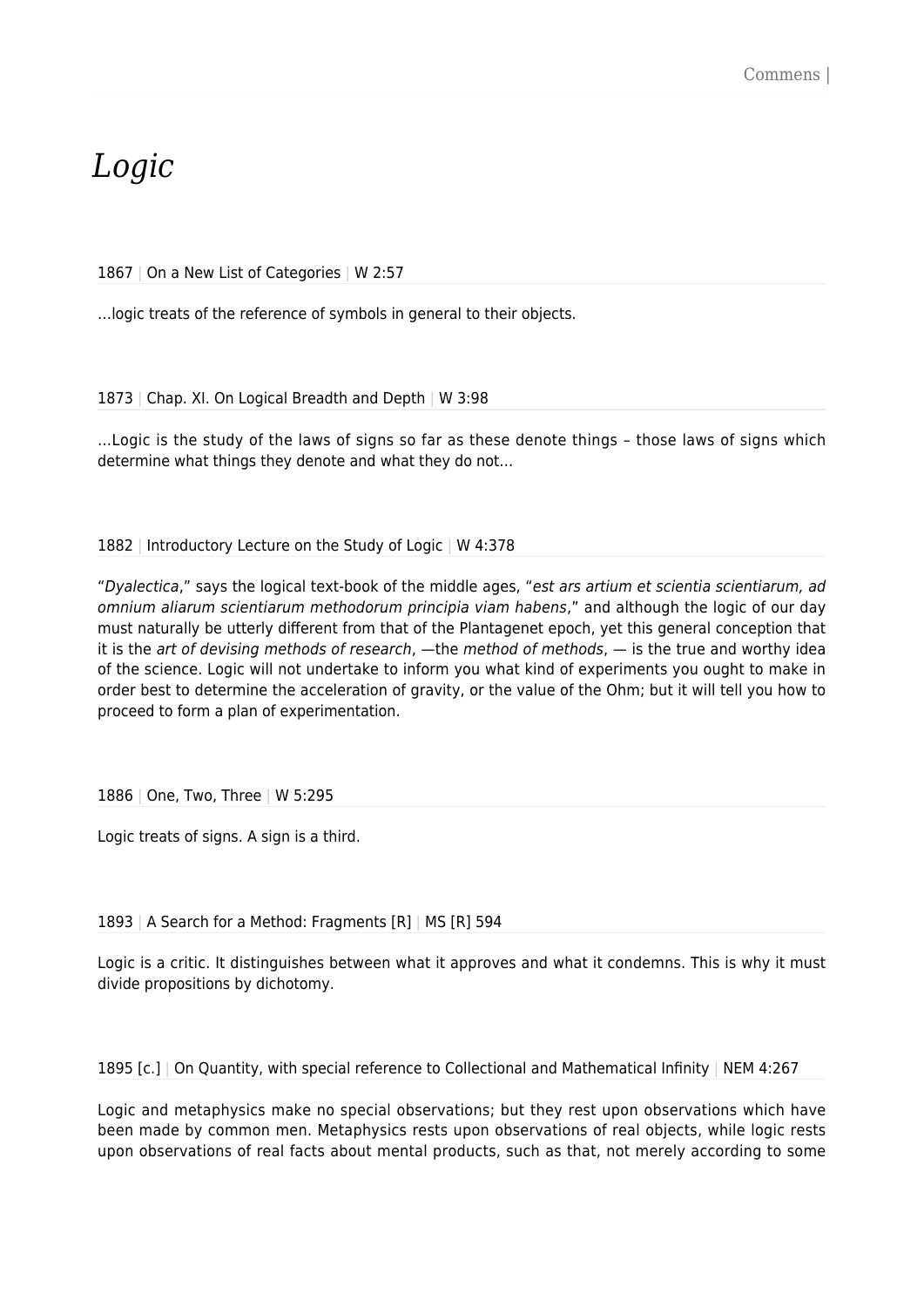arbitrary hypothesis, but in every possible case, every proposition has a denial, that every proposition concerns some objects of common experience of the deliverer and the interpreter, that it applies to that some idea of familiar elements abstracted from the occasions of the excitation, and that it represents that an occult compulsion not within the deliverer's control unites that idea to those objects. All these are results of common observation, though they are put into scientific and uncommon groupings.

1896 | The Regenerated Logic | CP 3.429

Logic may be defined as the science of the laws of the stable establishment of beliefs.

1897 [c.] | Logic. The Theory of Reasoning. Part I. Exact Logic. Introduction. What is Logic | PSR 35

Logic is the Theory of Reasoning. Its main business is to ascertain the conditions upon which the just strength of reasoning depends.

1897 [c.] | Logic. The Theory of Reasoning. Part I. Exact Logic. Introduction. What is Logic | PSR 43

Logic proper is the theory of reasoning. That is to say, it is the study which aims to ascertain what must be the perceptible relations between possible facts in order that the knowledge that certain ones are true may warrant us in assuming that certain others are not true.

This definition is opposed to the treatment of logic as a branch of psychology or as founded upon psychology. For according to our definition, it makes no difference to the logician whether a fact is thought in this way or in that way unless the distinction will alter our right to draw a conclusion.

## 1897 [c.] | On Signs [R] | CP 2.227

Logic, in its general sense, is, as I believe I have shown, only another name for semiotic (σημειωτική), the quasi-necessary, or formal, doctrine of signs.

1899 | On Topical Geometry, in General (T) | CP 7.526

Logic is a branch of philosophy. That is to say it is an experiential, or positive science, but a science which rests on no special observations, made by special observational means, but on phenomena which lie open to the observation of every man, every day and hour. There are two main branches of philosophy, Logic, or the philosophy of thought, and Metaphysics, or the philosophy of being.

1902 | Minute Logic: Chapter I. Intended Characters of this Treatise | CP 2.93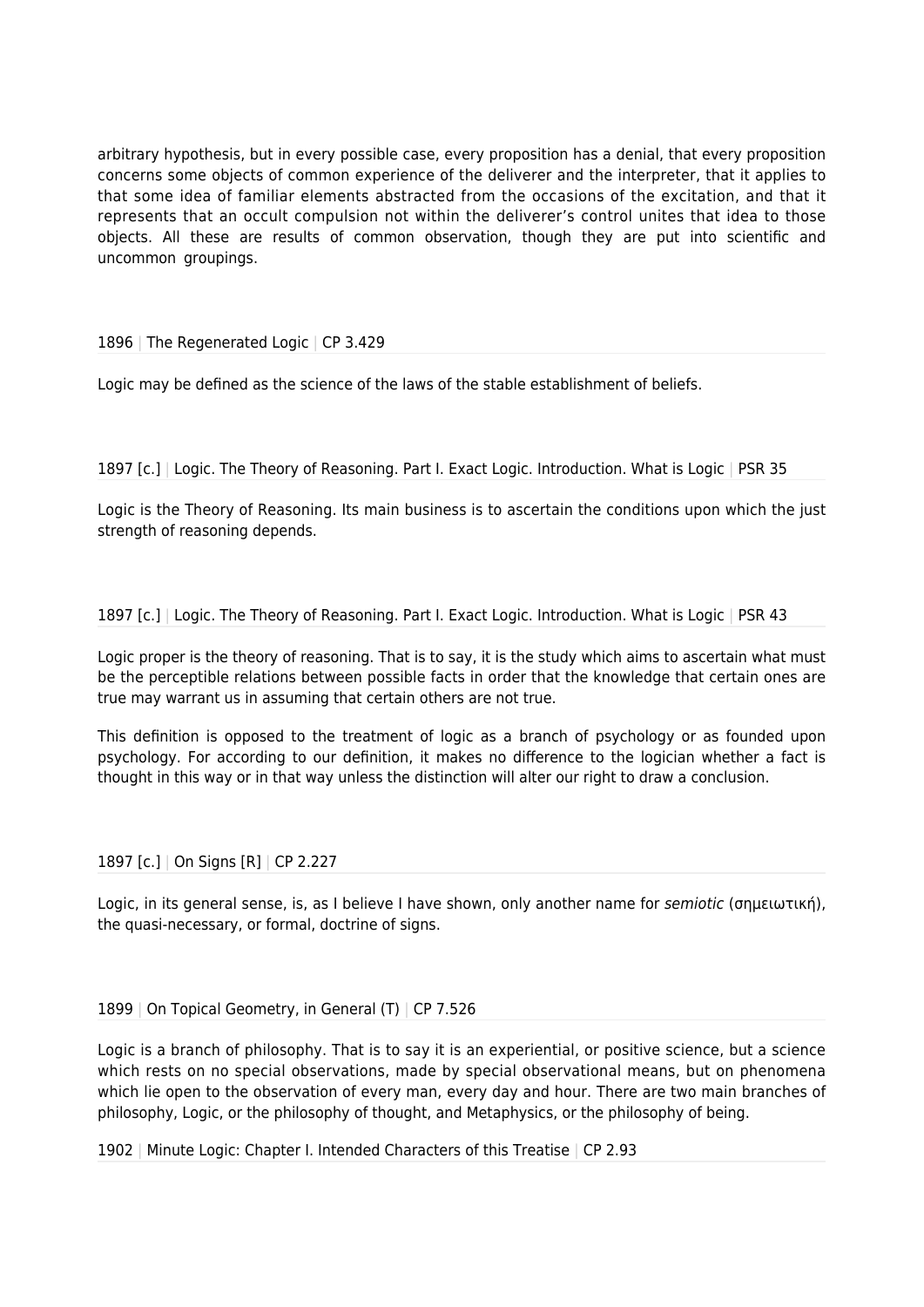Logic is the science of the general necessary laws of Signs and especially of Symbols.

## 1902 | Minute Logic: Chapter IV. Ethics | CP 1.575

It is pretty generally admitted that logic is a normative science, that is to say, it not only lays down rules which ought to be, but need not be followed; but it is the analysis of the conditions of attainment of something of which purpose is an essential ingredient. It is, therefore, closely related to an art; from which, however, it differs markedly in that its primary interest lies in understanding those conditions, and only secondarily in aiding the accomplishment of the purpose. Its business is analysis, or, as some writers prefer to say, definition.

## 1903 | Lecture I [R] | MS [R] 452:5

At the outset, we define the principal purpose of logic to be to learn how to conduct any inquiry. [—]

In my opinion, the purpose of logic must ultimately come to be recognized as that of studying all that will be true of signs, or representations, independently of what particular signs have actually been created.

## 1903 | C.S.P.'s Lowell Lectures of 1903 2nd Draught of 3rd Lecture | MS [R] 462:46

…logic is the science of regulating your thoughts so as not to be surprised when it can be avoided; and therefore whatever is said in logic about the modes of being of qualities, of laws, etc must be understood as regulative truth in Kant's sense.

## 1903 | CSP's Lowell Lectures of 1903. 2nd Part of 3rd Draught of Lecture III | CP 1.539

Now it may be that *logic* ought to be the science of Thirdness in general. But as I have studied it, it is simply the science of what must be and ought to be true representation, so far as representation can be known without any gathering of special facts beyond our ordinary daily life. It is, in short, the philosophy of representation.

## 1903 | Lecture I [R] | MS [R] 449:55; EP 2:256

The ultimate purpose of the logician is to make out the theory of how knowledge is advanced.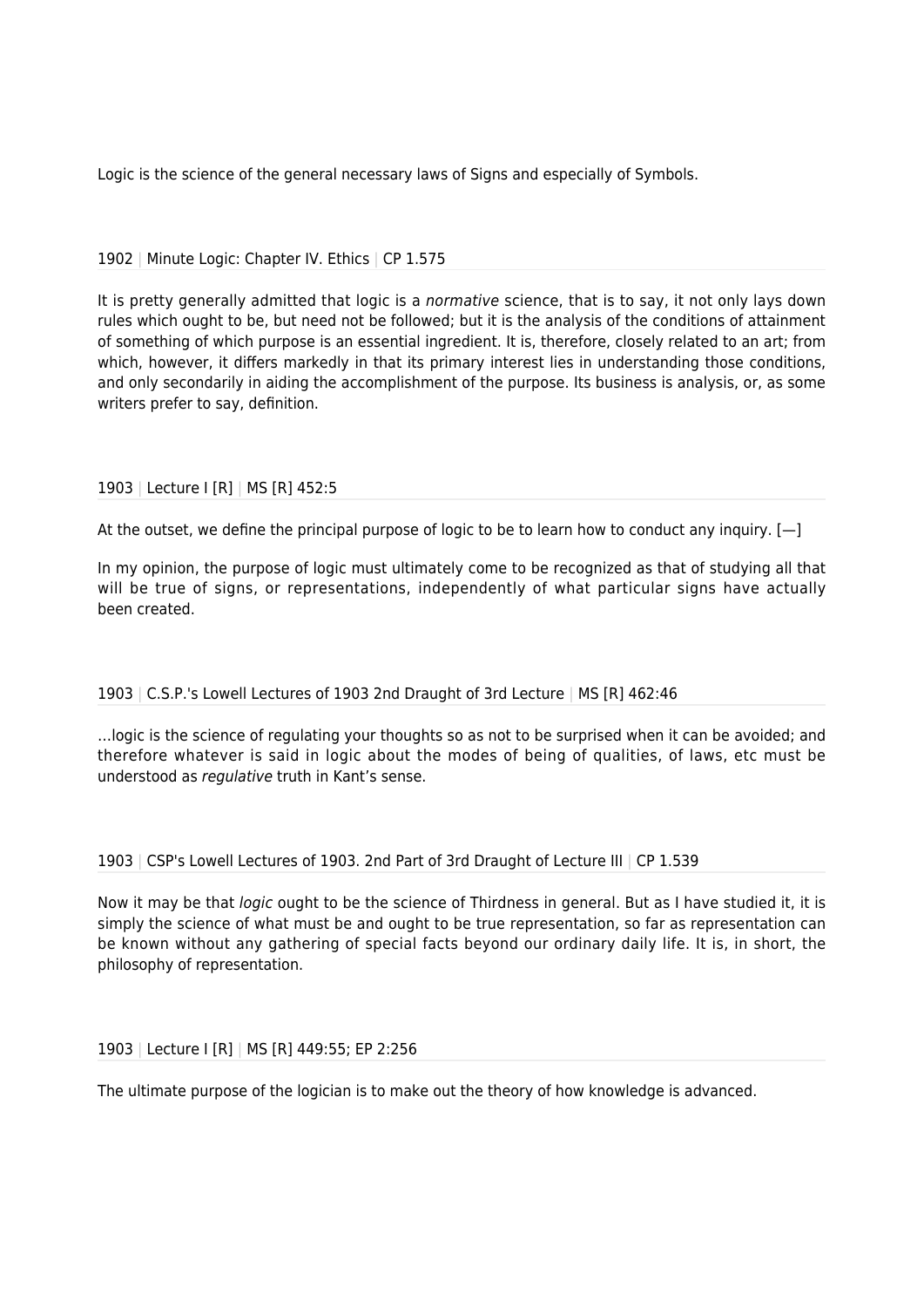## 1903 | Harvard Lectures on Pragmatism: Lecture V | CP 5.129

Supposing […] that normative science divides into esthetics, ethics, and logic, then it is easily perceived, from my standpoint, that this division is governed by the three categories. For Normative Science in general being the science of the laws of conformity of things to ends, esthetics considers those things whose ends are to embody qualities of feeling, ethics those things whose ends lie in action, and logic those things whose end is to represent something.

1903 | Syllabus: Syllabus of a course of Lectures at the Lowell Institute beginning 1903, Nov. 23. On Some Topics of Logic | EP 2:260; CP 1.191

Logic is the theory of self-controlled, or deliberate, thought; and as such, must appeal to ethics for its principles. It also depends upon phenomenology and upon mathematics. All thought being performed by means of signs, logic may be regarded as the science of the general laws of signs.

1904 | A Brief Intellectual Autobiography by Charles Sanders Peirce | Peirce, 1983, p. 71; MS [R] L107:20-21

Logic […] studies the relation of the phenomenon to the essential character of the phenomenon as controllable, that is, its reasonableness, or embodying an idea. That which embodies an idea is a sign, and it is best to make logic the science of the general properties of signs.

This quote has been taken from Kenneth Laine Ketner's 1983 reconstruction of Peirce's 'Autobiography'

1904 | A Brief Intellectual Autobiography by Charles Sanders Peirce | Peirce, 1983, p. 77; MS [R] L107

[Peirce] regards logic as the science of signs in general.

This quote has been taken from Kenneth Laine Ketner's 1983 reconstruction of Peirce's 'Autobiography'. Ketner identifies the source as "variant pages" of the manuscript.

1904 | Reason's Conscience: A Practical Treatise on the Theory of Discovery; Wherein logic is conceived as Semeiotic | NEM 4:192-4; HP 2:826-8

Logic is that branch of normative science which studies the conditions of truth, or that kind of excellence which may or may not belong to objects considered as representing real objects.

 $[-]$ 

…logic, as a normative science, entirely disregards what the particular state of things may be, and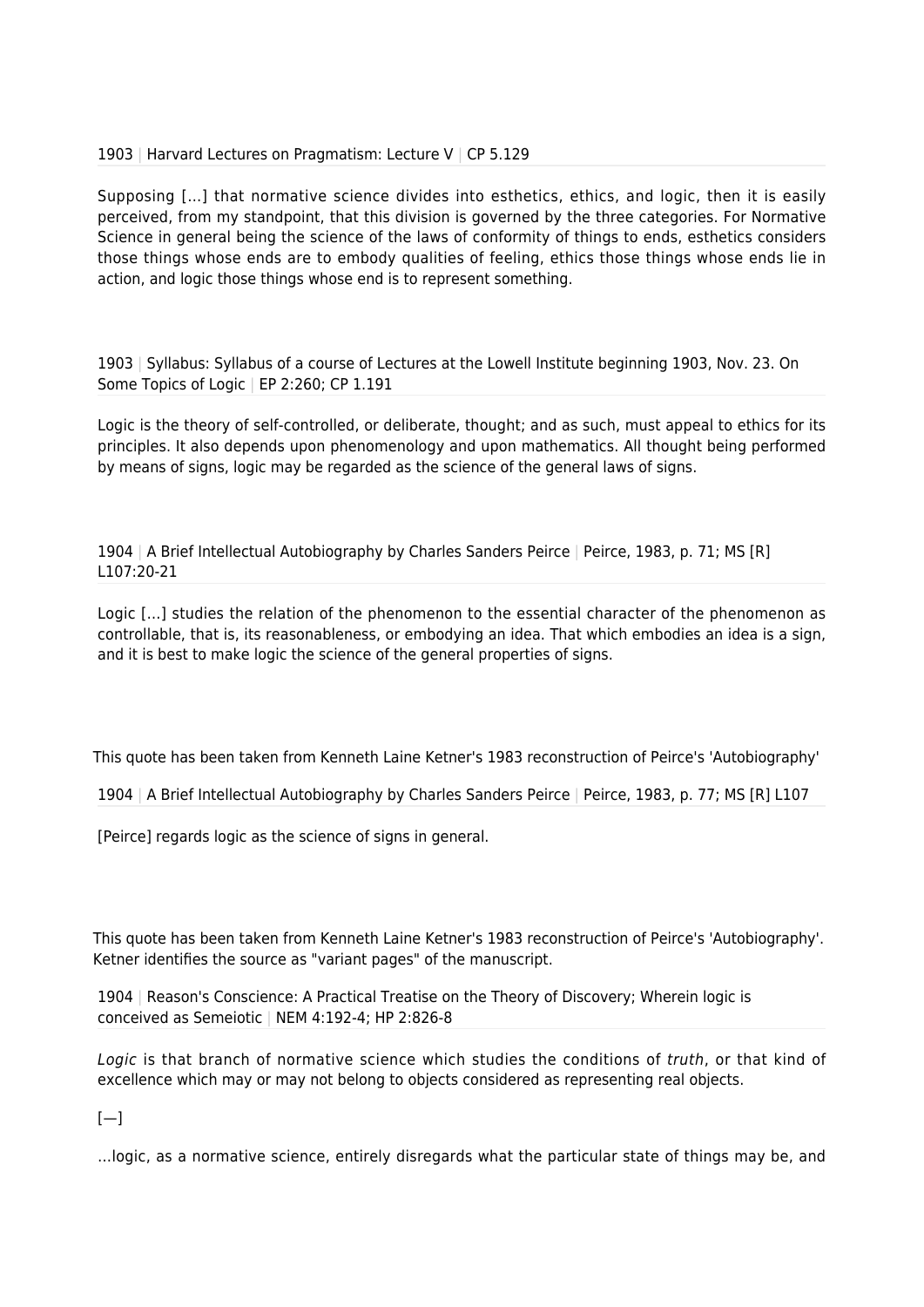undertakes [to] show what procedure must lead to the discovery of truth, whatever that truth may be.

## 1904 [c.] | New Elements (Kaina stoiceia) | EP 2:309-11

Logic, for me, is the study of the essential conditions to which signs must conform in order to function as such. How the constitution of the human mind may compel men to think is not the question; and the appeal to language appears to me to be no better than an unsatisfactory method of ascertaining psychological facts that are of no relevancy to logic.

 $[-]$ 

Logic is the study of the essential nature of signs.

## 1905 | Adirondack Summer School Lectures | MS [R] 1334:40-41

Logic [...] is but an application of ethics to thought. For reasoning differs from the formation of a new belief by the action of the association of ideas only be being a deliberate, controlled piece of conduct.

However, the one sole way to success in logic is to regard it as a science of signs; and I defined it in 1867 as the theory of the relation of symbols to their objects. Further experience has convinced me that the best plan is to consider logic as embracing more than that, and the general theory of signs of all kinds, not merely in their relation to their objects but in every way.

This way of looking upon logic is the one salvation for the science.

# 1905-06 [c.] | N | MS [R] 603:38-39

Logic, – I do not mean to define, but only to characterize it, – is supposed to be a science which investigates the principles upon which we are to decide whether any given argument makes its pretensions good or not.

## 1906 | The Basis of Pragmaticism | EP 2:385-7; LI 274-5

Logic is no doubt a science of "thought"; but "thought," in that sense, is no more internal than it is external. Logic is the science of truth and falsity. But truth and falsity belong as much to propositions printed in books as to propositions in the human consciousness. The fact that a proposition is conscious or unconscious does not affect its truth or falsity.

But it may be said that logic is the theory of reasoning, and that reasoning can only be performed by a mind. That is certainly true, and must be true; for if anything could independently reason, it would be what we understand by a mind. But it does not follow that the phenomena that psychologists discover have any bearing upon the theory of reasoning. [—]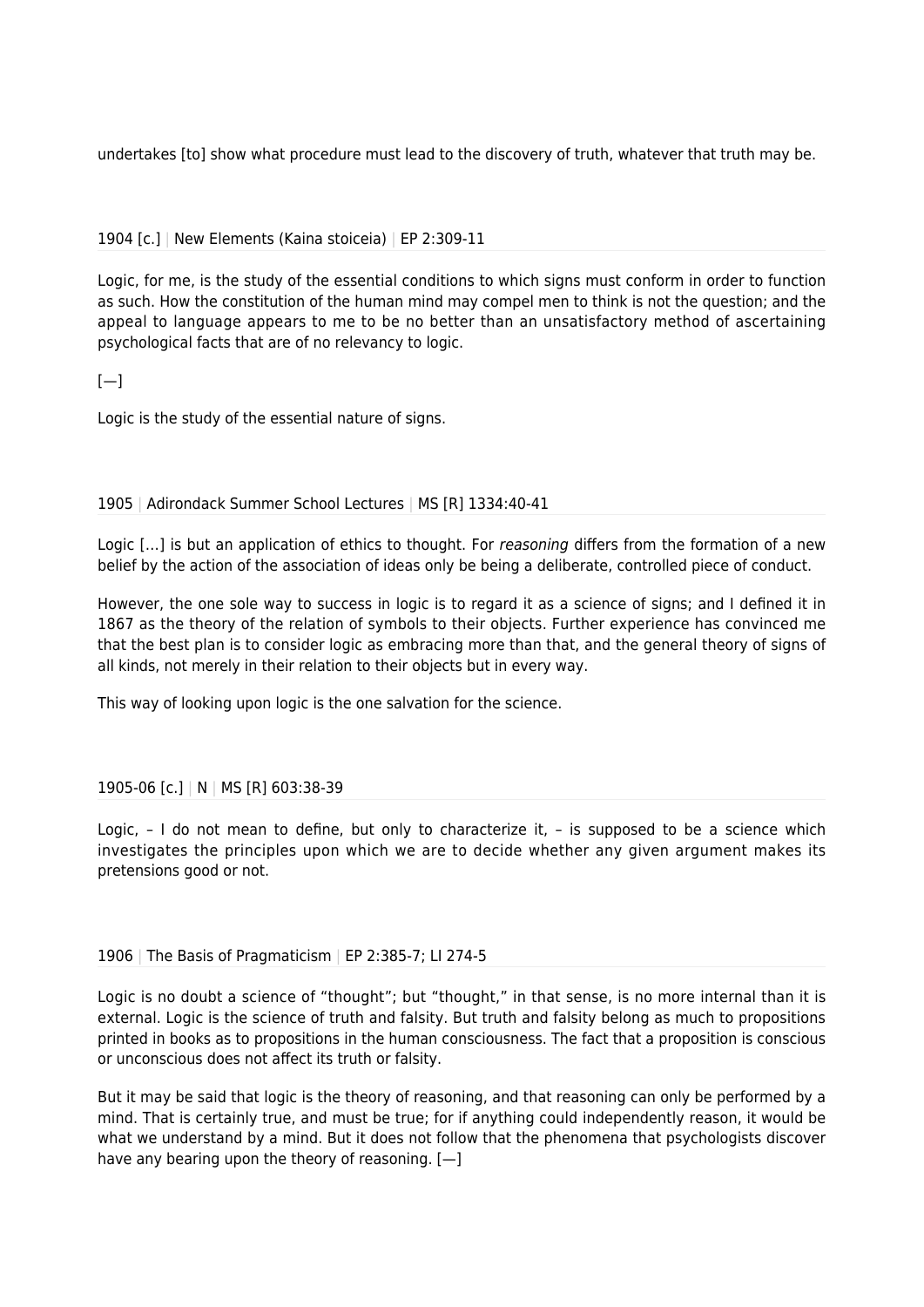Logic includes a study of reasoning, it is true, and reasoning may be regarded,-not quite correctly, but we may waive that point, – as a psychical process. If we are to admit that, however, we must say that logic is not an all round study of reasoning, but only of the conditions of reasoning being bad or good, and if good to what degree, and in what application. Now good reasoning is reasoning which attains its purpose. Its purpose is to supply a guide for conduct, – and thinking, being an active operation, is a species of conduct, – in case no percept from which a judgment could have been directly formed, is at hand. Its object is to say what the reasoner either will think when that percept occurs, or what he would think if it did occur. The psychological process of reasoning is wholly aside from the purpose of logic.

# 1906 [c.] | On Existential Graphs as an Instrument of Logical Research | MS [R] 498

…the very kernel of logic consists in the investigation of the validity of arguments, which depend upon their necessary conformity (whether perfect or not) to real facts. Now thinking one way or another will not alter facts. Logic, it is true, does not inquire into the facts of real and non-significant things. It studies especially that which is true or false, as to whether it be necessarily true or not.

But it is necessary to draw a distinction between thinking and thought. A sentence printed in a book is true or false. It embodies thought, although it does no thinking. It is subject to logic. It does no thinking in the sense that it is not living. It has not, nor has any logical machine, a sufficiently complicated construction, to permit us to recognize its action as thinking. But though a machine cannot be made or even perhaps designed that will exhibit such freedom of logical transformation as to be called thinking, it is possible to describe in a general way a mechanical construction which would merit the name of a thinking machine. Logic itself has nothing to do with the process of thinking. It only compares the premisses with the conclusions and it therefore has no concern with any character of the mind that might not be shared by unconscious machines or by external signs.

[-] ... in order that the logician may recognize as germane to his studies all that really can concern them in any essential way, while guarding himself against being diverted from his line of inquiry, it is best that he should recognize that the object of his study is the form of construction and forms of functioning of signs in general, including mental signs but not confined to them.

1906 [c.] | On the System of Existential Graphs Considered as an Instrument for the Investigation of Logic | MS [R] 499

…it will be necessary for the present and for a long time to come to regard logic, not as a distinct science, but as only a department of the science of the general constitution of signs, – the physiology of signs, cenoscopic semeiotics. For it we roughly define a sign as a medium of communication, a piece of concerted music is a sign, and so is a word or signal of command. Now logic has no positive concern with either of these kinds of signs, but it must concern itself with them negatively in defining the kind of signs it does deal with; and it is not likely that in our time there will be anybody to study the general physiology of the nonlogical signs except the logician, who is obliged to do so, in some measure.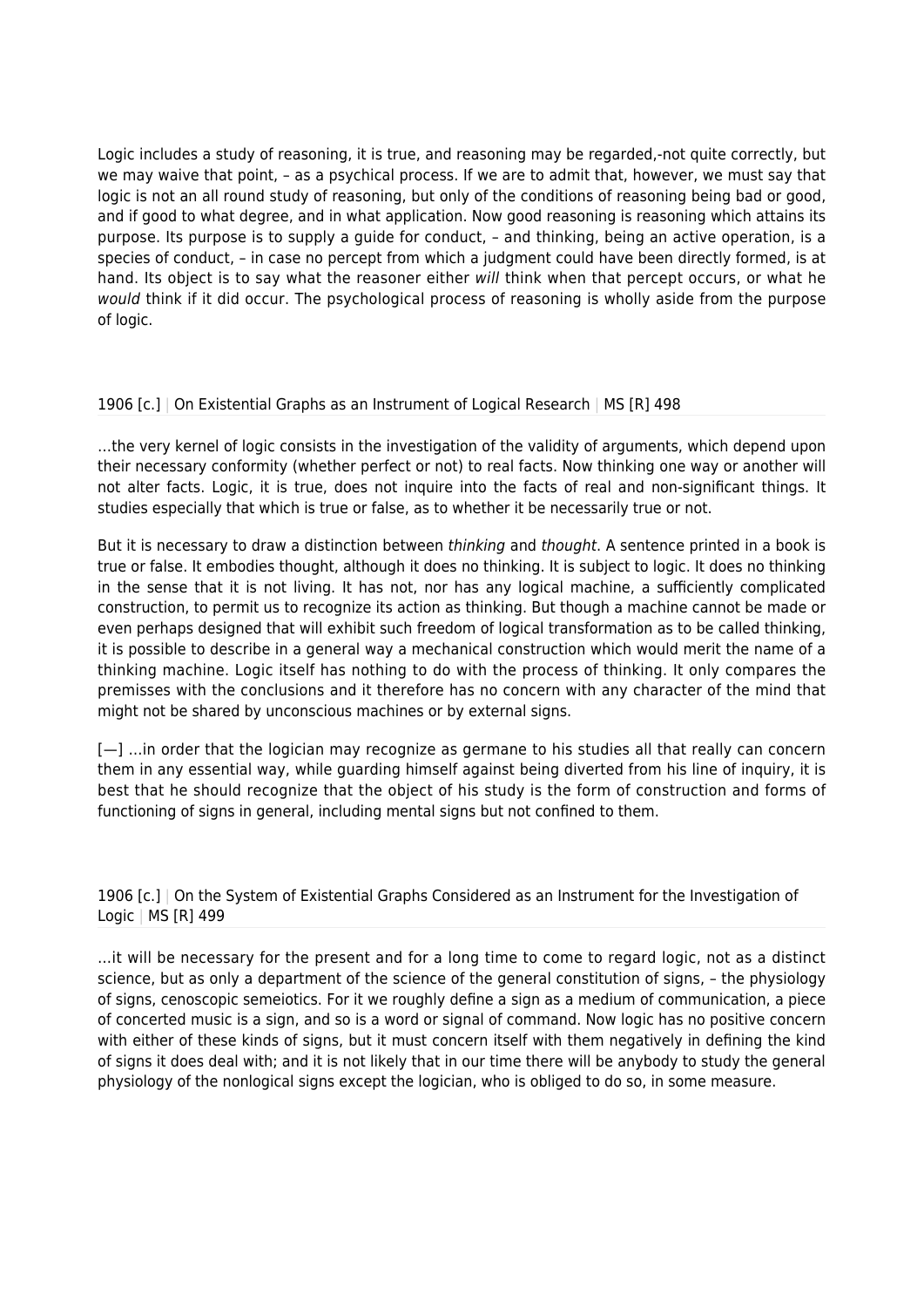1906 [c.] | On the System of Existential Graphs Considered as an Instrument for the Investigation of Logic | MS [R] 499(s)

…we may as well consider Logic as the Science of the Nature of Signs, Semeiotic.

1908-09-09 | The Logic Notebook | MS [R] 339:322r

…logic is merely the science of ideas considered as signs.

1909 | Preface | MS [R] 634:15

…it would seem proper that in the present state of knowledge logic should be regarded as coëxtensive with General Semeiotic, the a priori theory of signs.

nd | On Classification of the Sciences | MS [R] 602:8

The purpose and utility of logic […] lies in its final achievement of a methodeutic for the guidance of thought; and from this point of view logic is the theory of the self-control of thought in order to realize its intention, which is truth. So regarded, logic may be called a special kind of ethics, if by ethics we mean the theory of the self-control of conduct in order to realize a deliberately adopted purpose. For inquiry is only a particular kind of conduct.

nd | Notes on B. Peirce's Linear Associative Algebra | MS [R] 78:4

In short, logic is the theory of all reasoning, while mathematics is the practice of a particular kind of reasoning.

nd | A Suggested Classification of the Sciences | MS [R] 1339:12

Logic is the science of the classification of arguments. Reasoning is self-controlled thought; and thus Logic is directly dependent upon Ethics, or the science of self-control, in general.

nd | Miscellaneous Fragments [R] | MS [R] S104:23

Logic is […] synonymous with semeiotic, the pure theory of signs in general.

nd | Logic: Fragments [R] | MS [R] S64